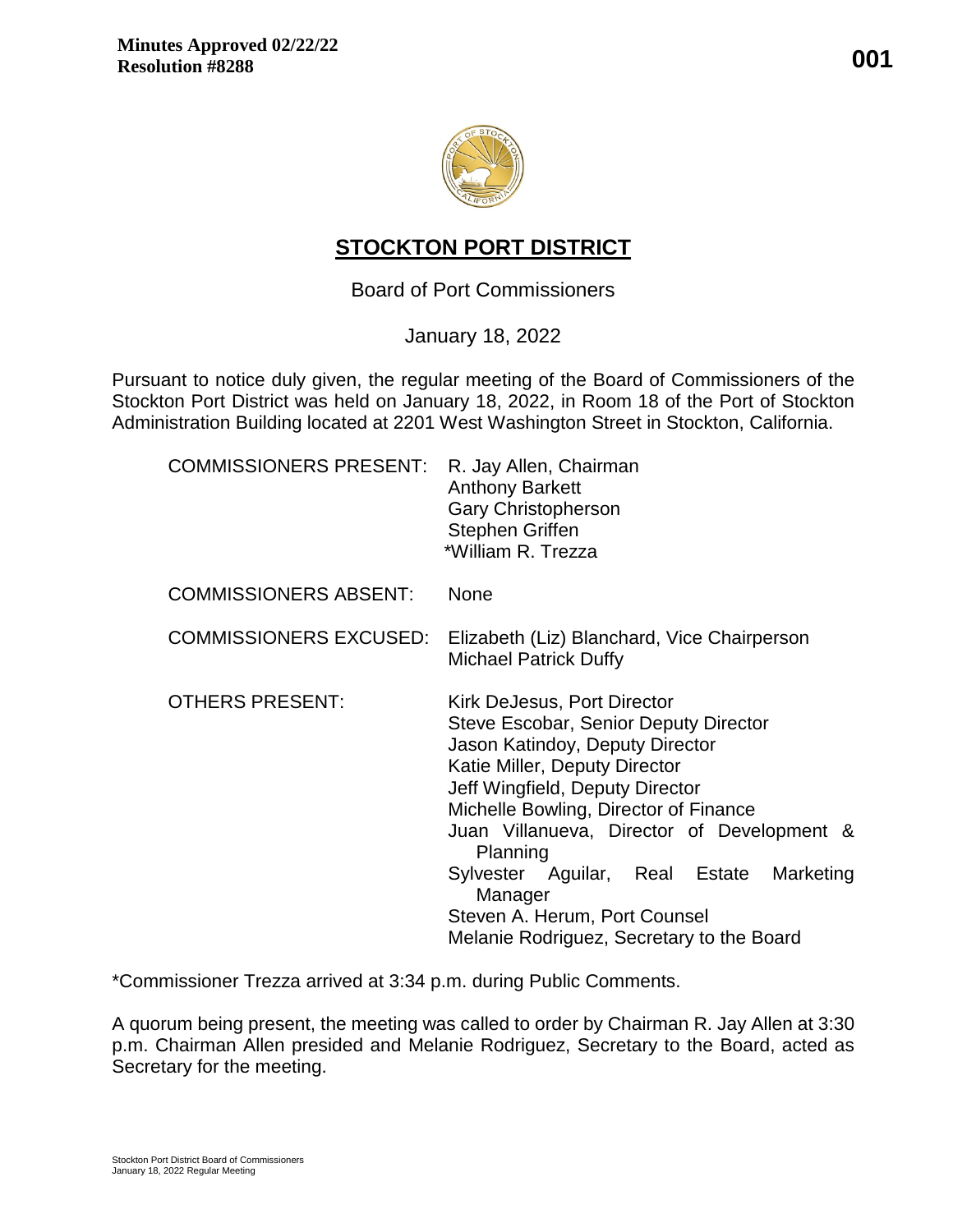## CONSENT CALENDAR

In compliance with Port Policy Statement #003, the Consent Calendar items of business, having been provided to each member of the Board prior to this meeting, the Commissioners present acted upon Consent Calendar items of business under one vote.

Chairman Allen acknowledged that there were no requests to address the Port Commission on these matters.

Commissioner Griffen moved, to adopt the following resolutions:

#### MINUTES OF DECEMBER 13, 2021 MEETING

Resolution #8285: RESOLVED, that the minutes of the REGULAR meeting of the Board of Commissioners of the Stockton Port District held on the 13th day of December 2021, as the same are endorsed on Page No. 113 to Page No. 117, inclusive, of Minutes Book No. 63, be and they are hereby approved.

CONSIDERATION AND POSSIBLE APPROVAL OF A CATEGORICAL EXEMPTION 15301 AND 15302 PURSUANT TO THE CALIFORNIA ENVIRONMENTAL QUALITY ACT (CEQA); AUTHORIZATION FOR PORT STAFF TO FILE A NOTICE OF EXEMPTION RELATED THERETO; AND, FOR THE PORT DIRECTOR TO AUTHORIZE A CHANGE ORDER WITH DSS COMPANY DBA KNIFE RIVER CONSTRUCTION FOR ROADWAY REHABILITATION OF JAMES DRIVE AND DAVIS AVENUE FOR AN AMOUNT NOT-TO-EXCEED \$275,454

Resolution #8286: RESOLVED, that pursuant to Port staff review of, and belief that the Road Rehabilitation of James Drive and Davis Avenue is exempt from the California Environmental Quality Act (CEQA) pursuant to Sections 15301 and 15302 the Stockton Port District Board of Commissioners hereby adopts a CEQA Categorical Exemption for the Road Rehabilitation of James Drive and Davis Avenue and authorizes the filing of a Notice of Exemption related thereto with San Joaquin County; and

> RESOLVED FURTHER, by the Board of Commissioners of the Stockton Port District that the Port Director is hereby authorized, empowered and directed to award the Road Rehabilitation of James Drive and Davis Avenue to DSS Company dba Knife River Construction for an amount not-to-exceed \$275,454 (Two Hundred Seventy-Five Thousand Four Hundred Fifty-Four and no/100 Dollars); and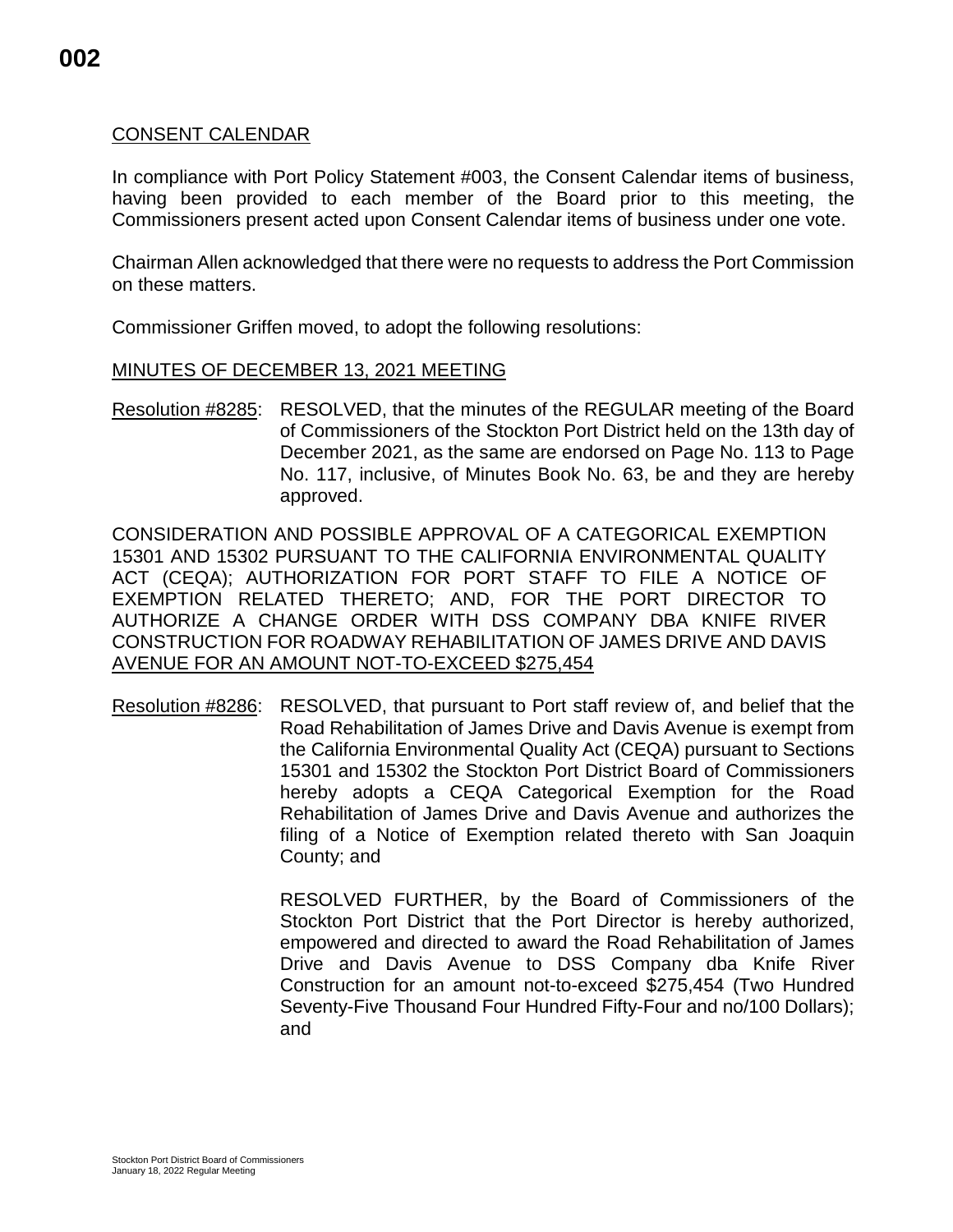RESOLVED FURTHER, that the Port Director is authorized, empowered and directed to ensure that the provisions of this resolution are appropriately effected.

Resolutions #8285 and #8286 were passed by the following vote:

| <b>COMMISSIONERS IN FAVOR:</b>   | Allen, Barkett, Christopherson, Griffen |
|----------------------------------|-----------------------------------------|
| <b>COMMISSIONERS AGAINST:</b>    | <b>None</b>                             |
| <b>COMMISSIONERS ABSTAINING:</b> | <b>None</b>                             |
| <b>COMMISSIONERS ABSENT:</b>     | <b>None</b>                             |
| <b>COMMISSIONERS EXCUSED:</b>    | Blanchard, Duffy, Trezza                |

# CONSIDERATION OF ITEMS REMOVED FROM THE CONSENT CALENDAR

Chairman Allen acknowledged there were no items removed from the Consent Calendar.

#### PUBLIC COMMENTS ON NON-AGENDA ITEMS

Chairman Allen acknowledged the following individuals who all provided comments about Catch–All Baseball: Joseph Moreno, Beth Moreno, Cera Moreno, Garett, Michael Judson, Michael Teon, Marcia Boyd, David O'Leary, Scott Debrower, Dean Stutz and Kevin Sanguinetti.

ACCEPTANCE OF THE *STOCKTON PORT DISTRICT INDEPENDENT AUDITOR'S REPORT AND FINANCIAL STATEMENTS, JUNE 30, 2021,* AS PREPARED AND SUBMITTED BY THE INDEPENDENT ACCOUNTING FIRM OF EIDE BAILLY

On January 6, 2022, an Ad Hoc Committee Meeting for the Audit Review comprised of Commissioners Barkett, Duffy and Trezza met with Port Director DeJesus, Finance Director Bowling, Port staff and management representatives from Eide Bailly to review the independent auditor's report and financial statements. The Ad Hoc Audit Review Committee received thanks from the Commissioners for their time and effort. Port staff was also thanked for their hard work involved with the Port audit.

Eide Bailly Audit Manager Kyle Bartle provided an overview of the audit services provided for the 2020/2021 fiscal year audit.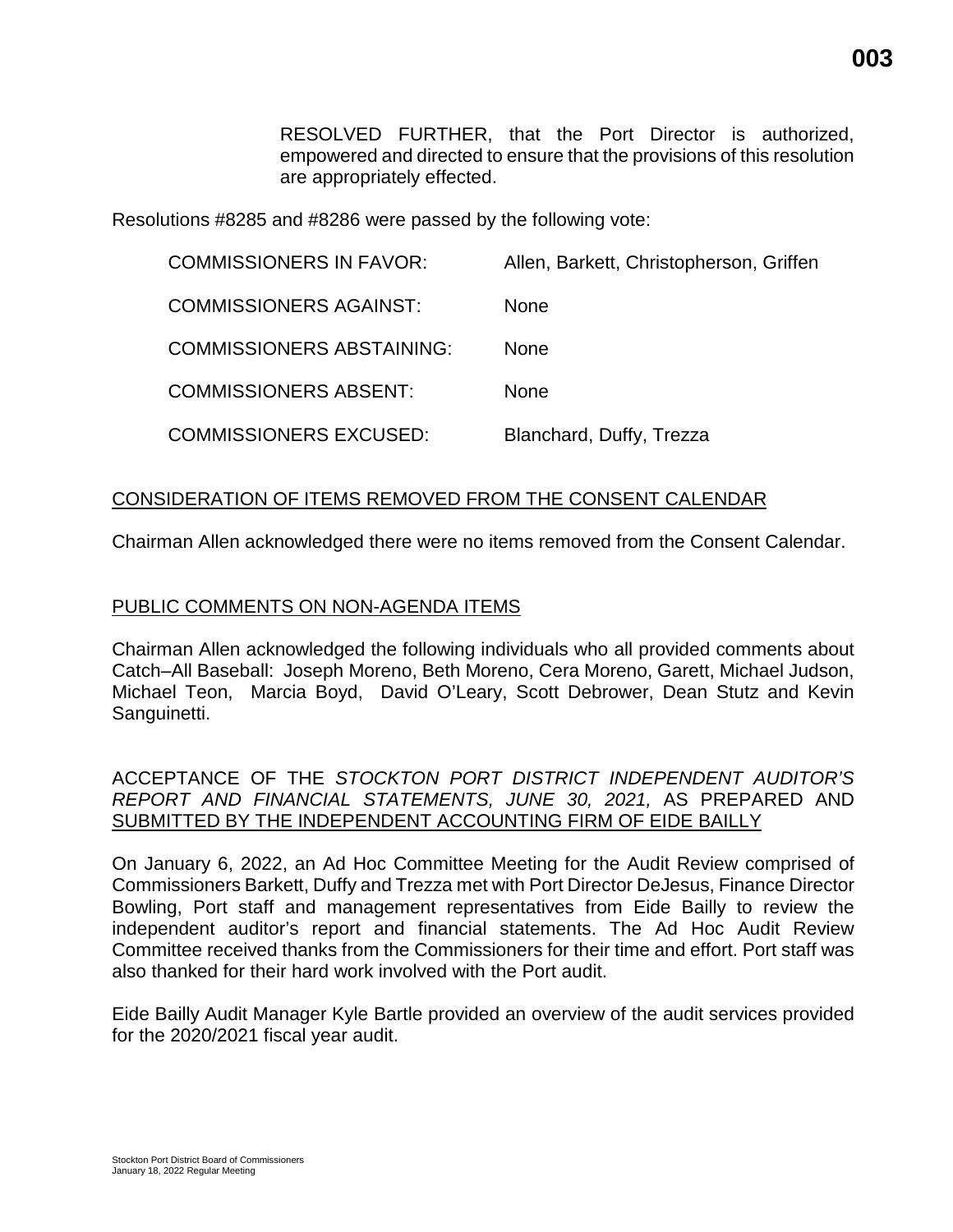Chairman Allen acknowledged that there were no requests to address the Port Commission on this matter.

Commissioner Trezza moved, to adopt the following resolution:

Resolution #8287: RESOLVED, by the Board of Commissioners of the Stockton Port District that the Stockton Port District Independent Auditor's Report and Financial Statements, June 30, 2021, as prepared and submitted by the independent accounting firm of Eide Bailly, are hereby formally accepted and approved as presented.

Resolution #8287 was passed by the following vote:

| <b>COMMISSIONERS IN FAVOR:</b>   | Allen, Barkett, Christopherson, Griffen,<br>Trezza |
|----------------------------------|----------------------------------------------------|
| <b>COMMISSIONERS AGAINST:</b>    | <b>None</b>                                        |
| <b>COMMISSIONERS ABSTAINING:</b> | None                                               |
| <b>COMMISSIONERS ABSENT:</b>     | None                                               |
| <b>COMMISSIONERS EXCUSED:</b>    | Blanchard, Duffy                                   |

## COMMITTEE REPORTS

Ad Hoc Committee Meeting for Audit Review

On January 6, 2022, an Ad Hoc Committee Meeting for the Audit Review comprised of Commissioners Barkett, Duffy and Trezza, Port Director DeJesus and Port staff met Eidie Bailly representatives to discuss the June 30, 2021 Audit.

## PORT DIRECTOR'S COMMENTS

Port Director DeJesus provided an executive summary of recent Port activities.

Since the last Commission meeting, the following short-term leases have been executed:

| Lessee:   | <b>North American Composites</b>                |
|-----------|-------------------------------------------------|
| Location: | West Complex, Warehouse 611, 25,000 square feet |
| Term:     | 5 years                                         |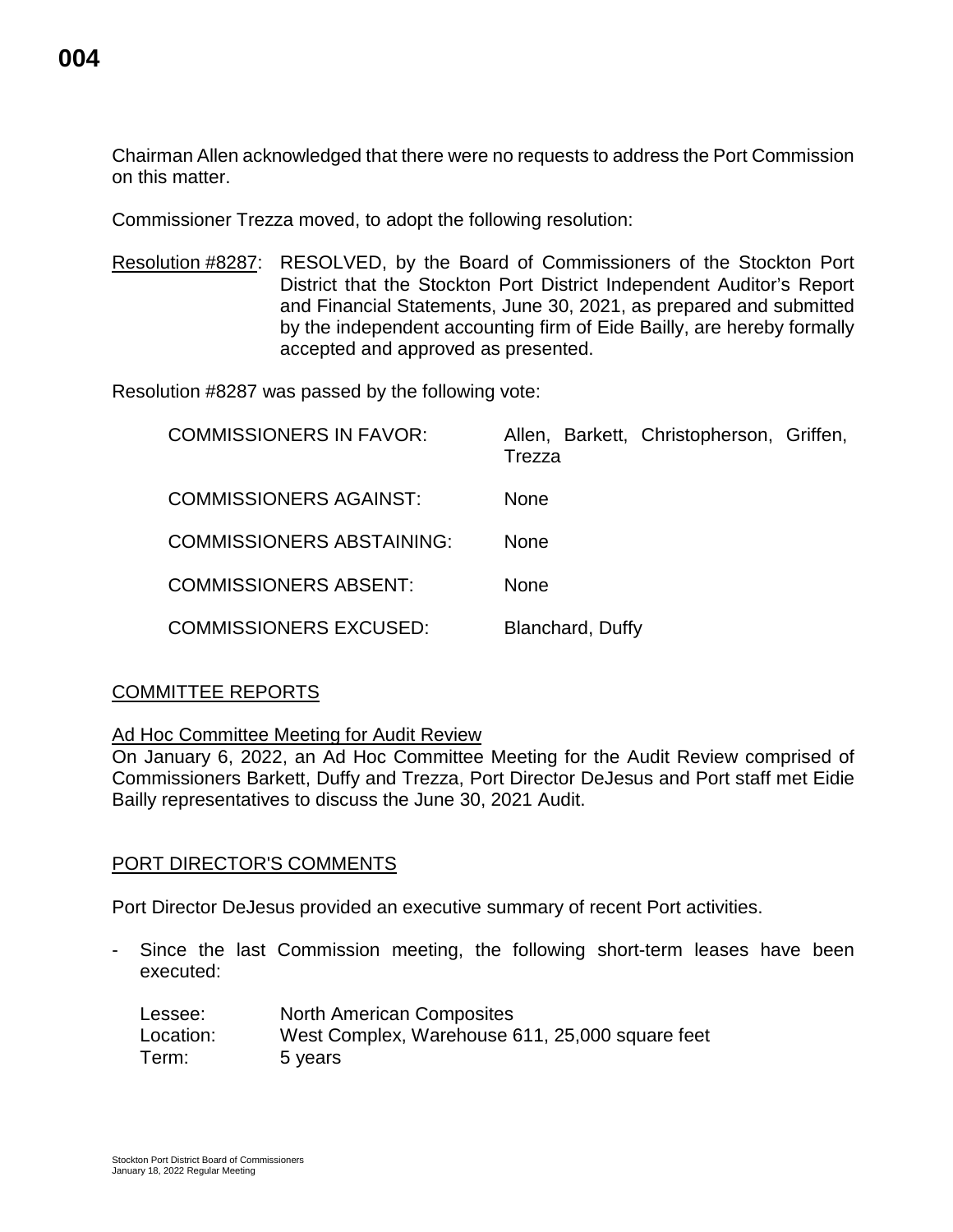| Lessee:   | Staging 4 Real                                                 |
|-----------|----------------------------------------------------------------|
| Location: | West Complex, 518-C McCloy Avenue, 1,500 square feet of office |
|           | space                                                          |
| Term:     | 1 vear                                                         |

- Current calendar year-to-date shipping reflects 17 ships. Shipping activity for the same period in 2021 reported 13 ships. Current calendar year-to-date tonnage totaled 299,425 metric tons. Tonnage for the same period in 2021 totaled 245,535 metric tons.

## COMMISSION COMMENTS

Commissioner Griffen shared that the City of Stockton City Council had appointed him to another four-year term on the Commission. He also shared that the Pacific Maritime Association had travel restrictions in place which was hindering the local longshore union's ability to handle the loading/unloading of vessels at the Port.

Chairman Allen shared that he had seen information related to containers that were being riffled through.

Commissioner Christopherson congratulated Commissioner Griffen on his re-appointment to the Commission and shared that Commissioner Griffen's two different perspectives are helpful to the Commission.

CLOSED SESSION PURSUANT TO GOVERNMENT CODE §54956.8 REAL PROPERTY TRANSACTION: RECEIVE REPORTS FROM, GIVE INSTRUCTIONS TO & CONFER WITH PORT NEGOTIATOR KIRK DEJESUS REGARDING POTENTIAL REAL PROPERTY TRANSACTION RELATIVE TO 712-C LUCE AVENUE, STOCKTON, CA

At 4:36 p.m. Chairman Allen announced that, in accordance with the Ralph M. Brown Act, an executive session would be conducted by the Board of Commissioners pursuant to Government Code §54956.8. The general public and other Port staff was excused from the meeting, and the closed session commenced at 4:37 p.m. Port Director DeJesus, Senior Deputy Director Escobar, Deputy Director Katindoy, Deputy Director Miller, Deputy Director Wingfield, Director of Finance Bowling, Director of Development & Planning Villanueva, Real Estate Marketing Manager Aguilar and Port Counsel Herum remained for the executive session.

At 5:13 p.m., Chairman Allen re-opened the meeting in public session. He reported that the Port Commission took no formal, reportable action during the closed session.